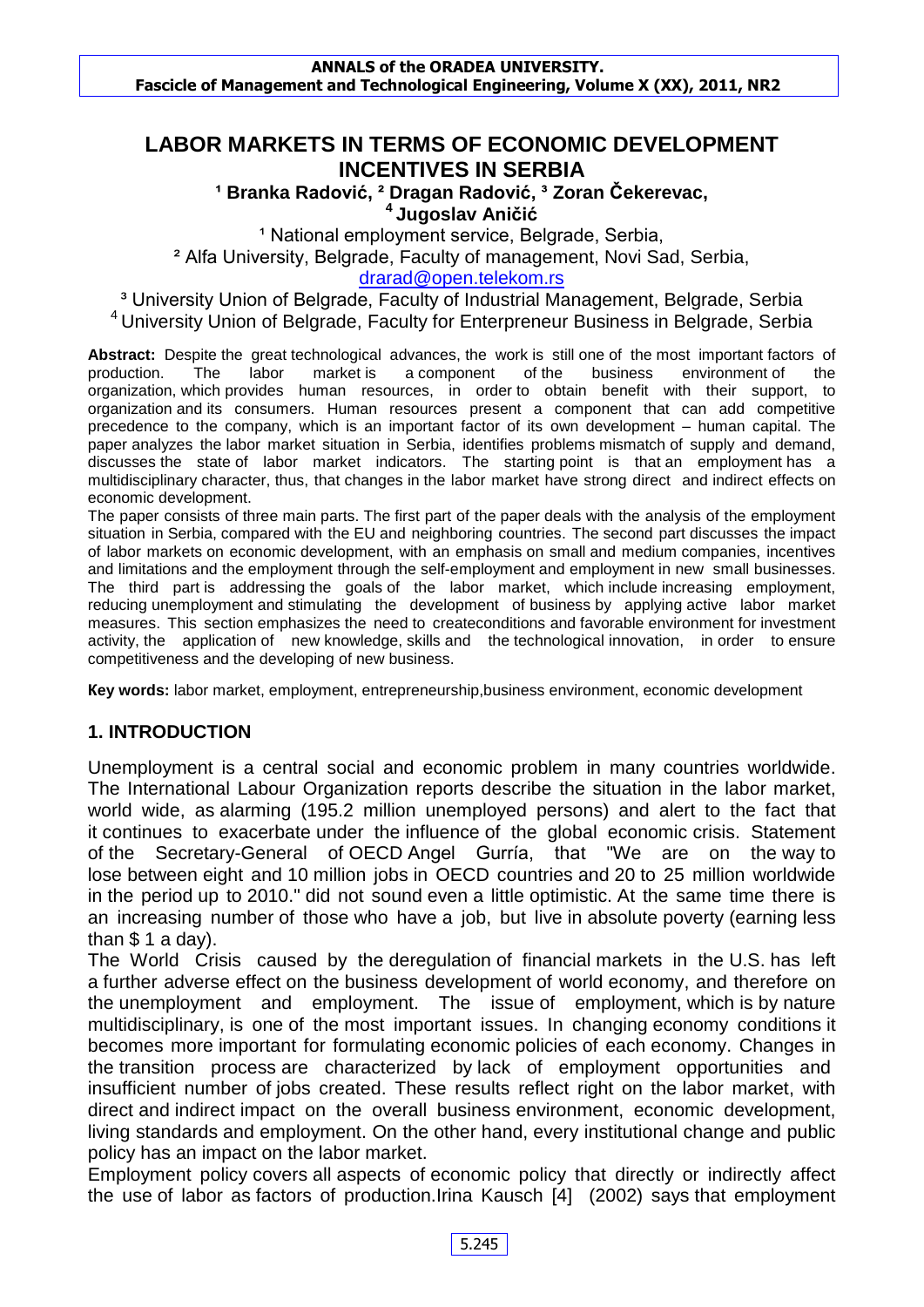policy contains all the policy measures that affect the scope and structure of employment that create new jobs. Those include aspects of fiscal policy (taxes, subsidies, public expenditure), monetary policy (interest rates, money supply), external trade policy, which are primary regulatory and macroeconomic sphere of economic policy. Employment policy include spheres of education sector policy, social policy, industrial policy, agricultural policy, trade policy and regional politics and policy of promoting small and medium business. The success of employment policy depends largely on the successful combination of measures and instruments of all policies that affect the scope and structure of employment.

Correlation analysis show that a higher level of employment increases the amount of investment activities and investment in turn reflected in higher employment, increasing the achieved level of development of the economy. Reduction of investment activity in the economy, results in fall in employment, or lack of dynamics to reduce unemployment. In addition, there are a high degree of interdependence among the employment policies, employment protection legislation and the fiscal burden. The empirical results show that employment policy measures have greater efficiency in reducing unemployment in economies with lower tax burdens of work, limited period of receiving monetary compensation in case of unemployment, lower union power and weaker legal protection of employment [6].

In this context, the paper analyzes the labor market indicators, the impact of changes in business environments, on the change of indicators and the overall economic development of Serbia, as well as measures taken in the labor market towards reducing of unemployment, and stimulating employment by applying a set of measures of the labor market. Active labor market policy helps the unemployed to find new jobs and it is conducted through a set of measures and programs that contribute to creating favorable conditions for employment of the unemployed. The theoretical justification for the implementation of active labor market programs derive from reasons of equity and efficiency. Reasons of equity are reflected in targeting the most vulnerable groups of unemployed in the labor market, to reduce the risk of unemployment as a factor that is most likely to be a major route for poverty. Reasons of efficiency are based on the mobilization of labor in quantitative and qualitative terms, which improves functioning of labor market and increase productivity without increasing inflationary pressures.

The aim is to demonstrate that the useful activities in the field of labor market policies, institutional policy improvement of the business environment and development of job opportunities, can influence the creation of more favorable climate for new businesses, new jobs and reduction of unemployment. Thereby all participants in the market should show a greater degree of social responsibility and contribute to increasing economic and social development, living standards, for both employed and unemployed persons. The aim is also to point out the need to adopt a new, different economic policy that would be a good basis for breaking the decades-long crisis with an intensive and continuous cooperation with economic policy and science.

### **2. LABOUR MARKET IN SERBIA**

There is a number of years that labour and educational potential of society, in Serbia is reducing, and this directly effects competitive position of the economy. The scientific community for a long time suggests that unfavorable demographic trends in Serbia has reached alarming proportions. At the same time Serbia is faced with new challenges such as the problem of aging population and the impact of globalization. Dynamics, structure and distribution of economic activity of population is crucial for determining development policies and effective use of labor. This undoubtedly confirms the practice of industrialized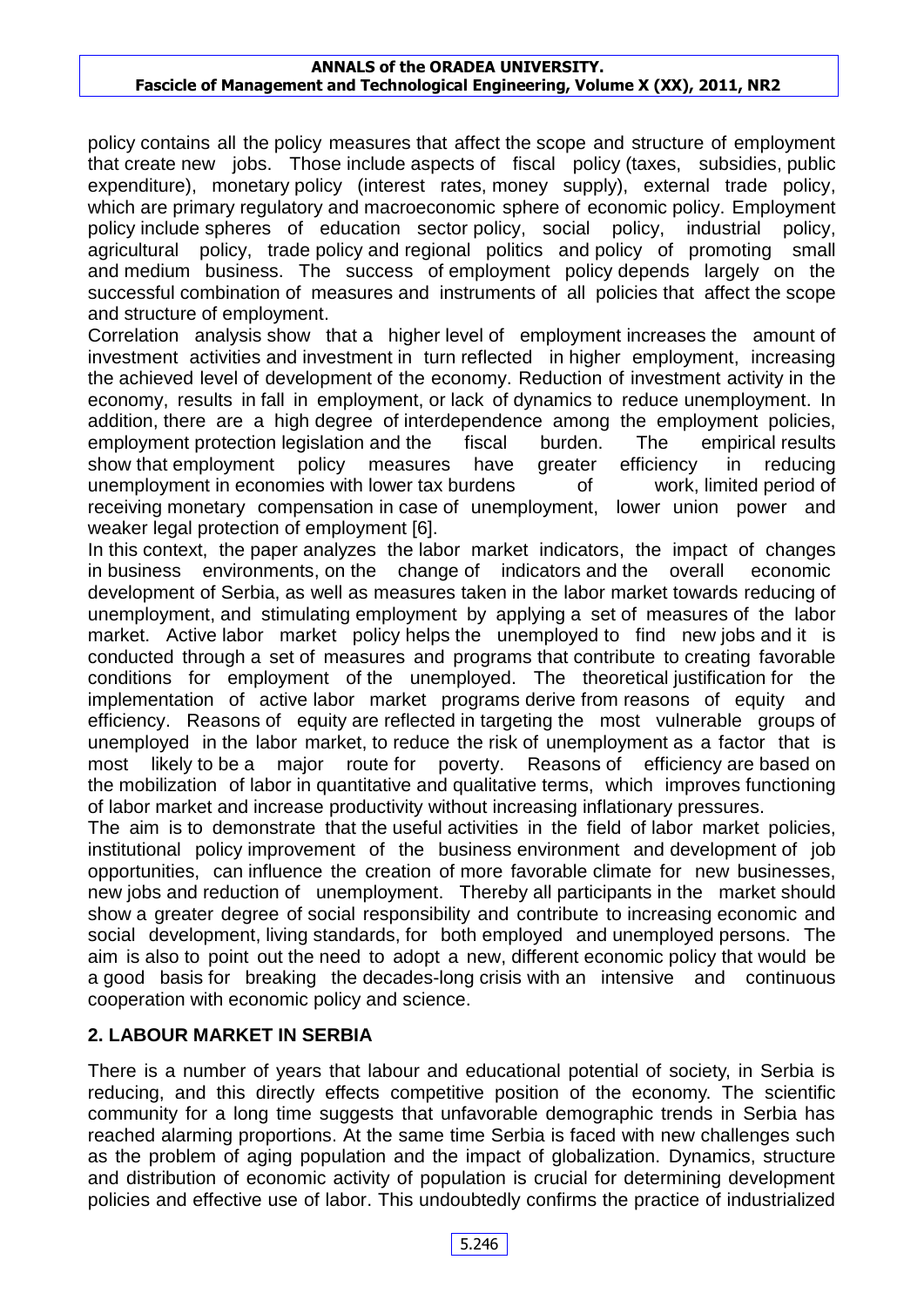countries. For the more efficient and effective use of labor as available development resource, the OECD and the EU have invested significant resources and efforts to implement programs and measures to boost employment and welfare. Table 1 and 2 shows the employment rate in Serbia and the EU and the elasticity of employment during the crisis.

|  | $1400$ $1110$ $011$ $010$ $1100$ $110$<br>Serbia and the EU |  |
|--|-------------------------------------------------------------|--|
|  |                                                             |  |

| <b>Employment</b><br>rate | 2010<br>vear | 2020.<br>year |
|---------------------------|--------------|---------------|
| EU                        | 66           | 73            |
| Serbia                    | 47,2         | 65            |
| <b>Difference</b>         | $-18,8$      | -8            |

#### **Table 1. The employment rate in Table 2. Elasticity of employment in the period of economic crisis**

| <b>Country</b>  | <b>GDP</b> | <b>Fall of</b> | <b>Elasticity of</b> |
|-----------------|------------|----------------|----------------------|
|                 | decline    | employ.        | <b>Employment</b>    |
| <b>Bulgaria</b> | 7,0        | 6,1            | 0,9                  |
| <b>Czech</b>    | 4.9        | 3,0            | 0,6                  |
| <b>Republic</b> |            |                |                      |
| <b>Croatia</b>  | 9,7        | 2,0            | 0,2                  |
| Romania         | 9,7        | 1,2            | 0,1                  |
| Slovenia        | 7,0        | 1,2            | 0,2                  |
| Slovakia        | 7,6        | 5,4            | 0,7                  |
| <b>Serbia</b>   | 4,7        | 12,5           | 2,6                  |

*Source: FREN The quarterly Monitor of Economic Trends and Policies in Serbia in April-June 2010*

The main indicator of the labor market - the employment rate of persons aged from 15-64 years in Serbia (47.2% in 2010), is significantly lower than in the EU and OECD countries, where the average is 66% and is quite far from 70% - the goal set by the Lisbon Strategy in 2000. In addition to low employment rate, an unfavorable employment structure is particularly alarming - excessive representation of employment in the public sector, agriculture and high informal employment. More than a third of the population of working age do not participate in the labor force (59.0% share of the labor force in Serbia in 2010.), which together with the reduction of labor, has an adverse impact on economic growth and development.

For many years, unemployment is very high in Serbia. Devastating is the fact that economic growth after 2000 failed to generate employment growth, due to the rapid rise in unemployment as a result of restructuring and privatization. The results of the Labour Force Survey shows that the total number of employees in October 2010 decreased by 8.0% (ie 207,881 persons) compared to October 2009. The employment rate decreased from 50.0% in October 2009 to 47.1% in October 2010. The total number of unemployed increased by 9.5% (ie 49,351 persons) compared to October 2009 and decreased by 1.2% (ie for 6628 persons) compared to April 2010. The unemployment rate increased from 16.6% in October 2009 to 19.2% in October 2010 , while in October 2010 compared to April this year remained unchanged [9].

Statistical data indicate a very high share of long-term unemployment in total unemployment, or about 69.1% of all unemployed persons wait for employment for more than a year, leading to loss of motivation, knowledge and reduction of opportunities for employment. Long-term unemployment particularly affects women and people with lower educational attainment.

Long-term unemployment is particularly typical for older category of the unemployed who lost their jobs in the process of restructuring their companies, organizational and technological changes and preparation for privatization.Their knowledge and skills obsolete and are not in line with modern business requirements. Low rate of investment activities as a major brake for new jobs offer, further exacerbates this serious problem, especially in the undeveloped parts of Serbia. However, where there is demand for work, there is inconsistency and incompatibility between supply and demand of labor due to the difficult adjustment of the labor force with rapid technological changes and demands of the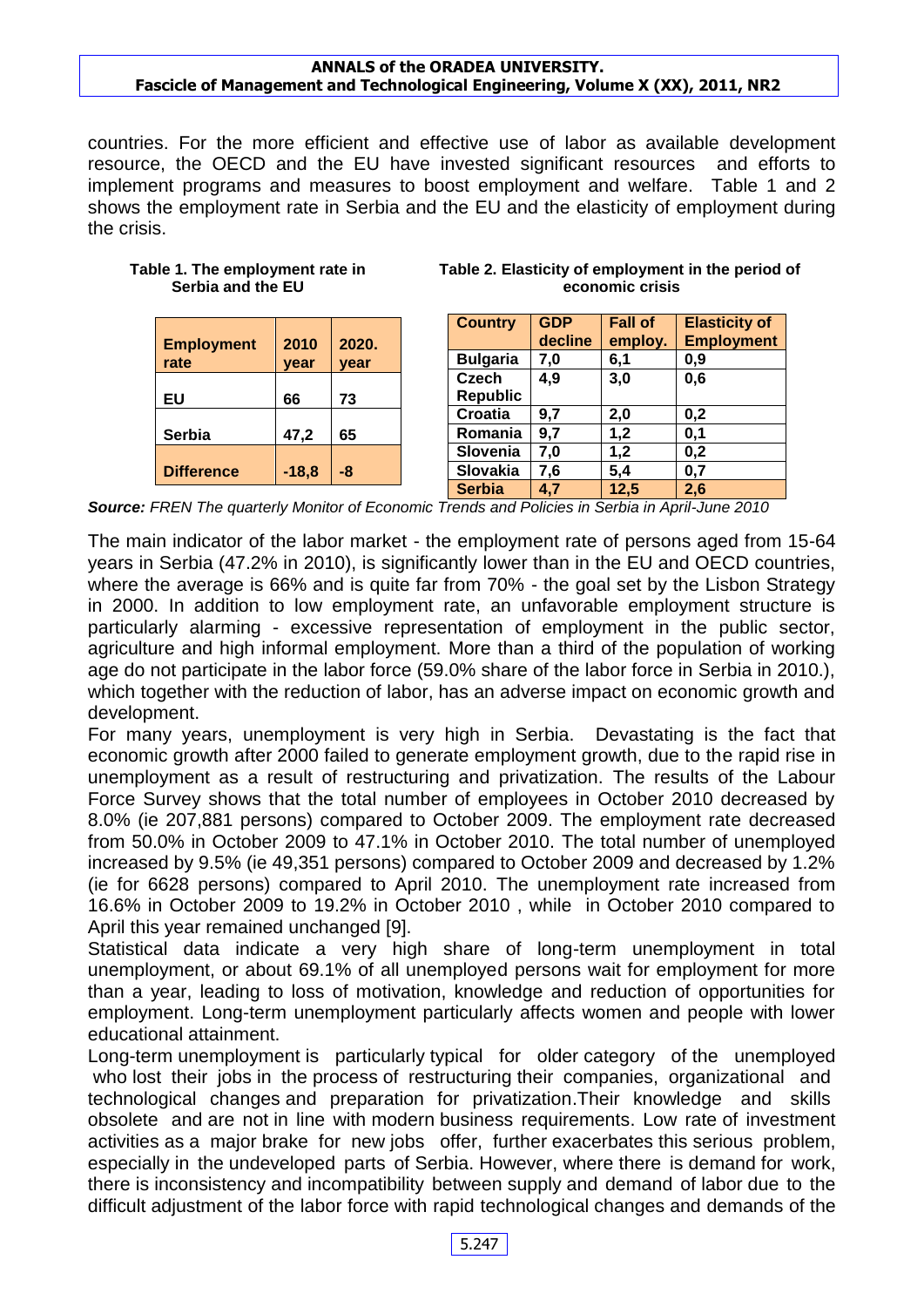market economy. The labor market is characterized by both unemployment and vacancy of available jobs. Table 3 presents a comparative overview of labor market indicators in Serbia for the population aged from 15-64.

|                             | 2006<br><b>October</b> |      |      | 2007<br><b>October</b> | 2008<br><b>October</b> |      |      | 2009<br><b>October</b> |      | 2010.<br><b>October</b> |
|-----------------------------|------------------------|------|------|------------------------|------------------------|------|------|------------------------|------|-------------------------|
| <b>Indicators</b>           | M                      | F    | M    | F                      | M                      | F    | M    | F                      | M    | F                       |
| <b>Participation rate</b>   | 72,7                   | 54,5 | 71,9 | 54,9                   | 71,3                   | 54,1 | 68,4 | 52,8                   | 67,3 | 50,8                    |
| <b>Employment rate</b>      | 59,2                   | 40,6 | 60   | 43                     | 62,2                   | 44,7 | 57,4 | 42,7                   | 54,4 | 40,1                    |
| <b>Unemployment</b><br>rate | 18,6                   | 25,5 |      | $16,5$ 21,7            | 12,7                   | 17,3 | 16,1 | 19,1                   | 19,2 | 21,0                    |
| Long-term<br>unemployment   | 76,7                   | 84,3 | 79,3 | 82.3                   | 70,9                   | 72,3 | 66,5 | 64,4                   | 68,1 | 70,4                    |

### **Table 3. Labor Market Indicators in Serbia - the population aged from15-64.**

*Source: RZS – ARS,* Abbrevations: M-mail, F-female

Disharmony of education and national qualifications frameworks with the needs of the labor market, underdeveloped system of careerguidance and counseling, lack of professional and territorial mobility of young people, the slow formation of entrepreneurial value system resulted in that one-fifth of young people (aged from 15 to 24) in Serbia, are neither employed, nor in the educational system [5]. Over 2 / 3 of young people look for a job for morethan a year, because there is no demands for their professions.

In period of crisis, young people, in the absence ofemployment opportunities, decide to continue their education, which explains the simultaneousdecrease in the number of employed andunemployed in this age group. At the same time, about 50% of the young with professional qualifications is not able to get a job without additional education and training.

| Obrazovni nivo                         | <b>October</b><br>2007. | <b>October</b><br>2008. | <b>October</b><br>2009. | <b>October</b><br>2010. |
|----------------------------------------|-------------------------|-------------------------|-------------------------|-------------------------|
| No school                              | 0.9%                    | 0,3%                    | 0,1%                    | 0,2%                    |
| Lower level of education               | 21,3%                   | 19,5%                   | 21,2%                   | 17,6%                   |
| Secondary school level of<br>education | 67,5%                   | 69.0%                   | 68,7%                   | 69,1%                   |
| High level of education                | 10,2%                   | 11,2%                   | 10,0%                   | 13,1%                   |

### **Table 4. Qualification structure of unemployed persons in Serbia**

*Source: RZS (Labour Force Survey)*

According to data from Table 4, unskilled workers significantly participate (21.3%) in the structure of unemployed. They are in the most unfavorable situation, because they are not qualified and have a big problem of expert adjustment to labor market needs. The number of unemployed with the university education, is the consequence of imbalances between educational system and labour market needs, and the fact that there are great number of educated people whose professions are of no interest to job offerer.

The regressive labour taxes property, in Serbia, differs from progressive taxation in some of the developed market economies. This model is unique in Europe and represents a significant obstacle to job creation in the formal sector. Result of the implementation of the model is the high share of shadow economy in total employment (the share of informal employment in Serbia in 2010 -17.2%). Employment in the informal economy is another indicator of the state failure to minimize and effectively regulate the informal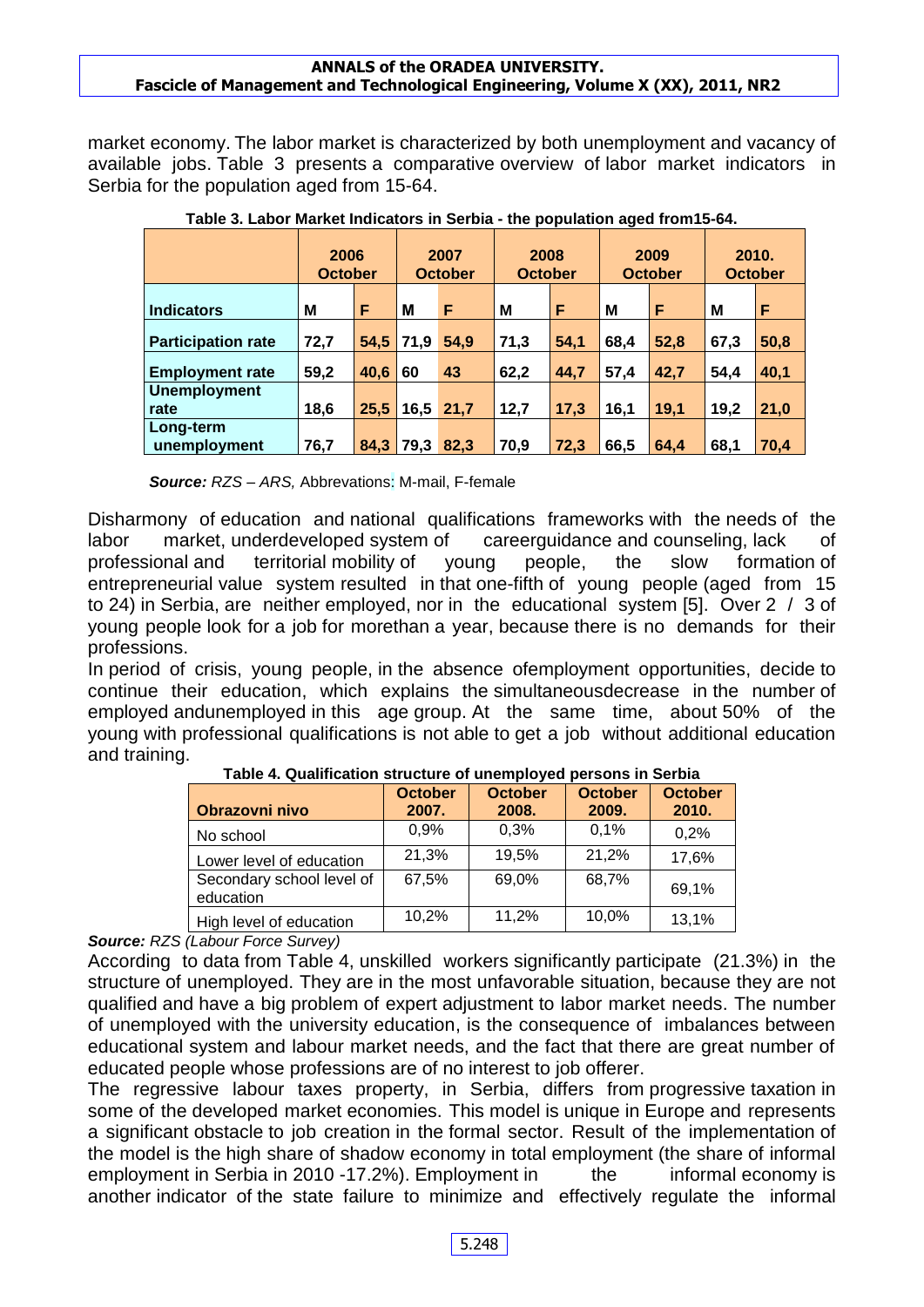employment sector, through tax incentives and exemptions, with the significant presence of young people, people with low skills and women. 'The tax wedge' (the share of taxes and social security contributions in total labor costs) at the average wage fell from about 42% to 39% in early 2007, which at the time, represented an impulse to the employment that has been discontinued.

The labor market in Serbia is characterized by considerable regional differences. Differences in level of regions development in Serbia are among the highest in Europe. The worst regional employment trends were noted in economically least developed counties, so the average wage and standard are the lowest in them. That resulted in depopulation trends of rural and undeveloped areas. In addition to the traditionally underdeveloped southern Serbia and Raska region, there are new areas of the underdevelopment: Macva, Bor,Zajecar, Rasina and Kolubara districts. Identifying regions with the risk of unemployment that is higher than average unemployment, helps to create measures of economic policy, creating conditions for more rapid regional development and thus the overall economic development.

### **3. LABOR MARKET AND THE DEVELOPMENT OF SMALL AND MEDIUM ENTERPRISES**

The lack of stability in the labor market is another factor that significantly affects the incentive for development of entrepreneurship and entrepreneurial behavior. The SME sector is multi-dependent on labor market: where provides human resources using the benefits of labor market incentives for self-employment and job creation which in terms of lack of investment capital under favorable conditions presents support to establishing and developing enterprises of the sector. SME development is an opportunity for the economy to overcome its backwardness in development with the changes of its structure. New investments in the establishment of small enterprises create the conditions for developing new businesses and new jobs. That is an opportunity for unemployed workers who have certain knowledge and skills, to provide survival for themselves and family with re-employment. The entrepreneurial sector is still not in the expected degree generator of the Serbian economy as micro enterprises dominates (95.7%) with low economic strength, low cost operations and work productivity [10].

Bearing in mind the way to run self-employment, or that the factors of force (push factors) are more important than the factors of attraction (pull factors), not enough to take into account the constraints of development and entrepreneurial risk. The awareness of the Awareness that the one can not expect the growth of SMEs unless the other big companies do not restructure and commercialize, and it is necessary to create a synergistic relationship between SMEs and large enterprises (where both existing and new, established with domestic and foreign direct investments) is neglected and under-developed.

In December 2008 Government adopted the document 'The economic crisis and its impact on the economy of Serbia', the Framework Programme of measures for mitigation the effects of economic crises, which are partly restricted (reduced consumption) and work incentives (in order to avoid a recession).Government plan for the economic stability of Serbia (adopted in April 2009) has the following priorities [11]:

 less expensive public administration (reduction of personnel in public administration at all levels, freeze pensions and salaries in administration);

 stimulus package of measures for the economy (subsidized loans for the economy, consumer loans to citizens to buy domestic products, loans for investment and liquidity);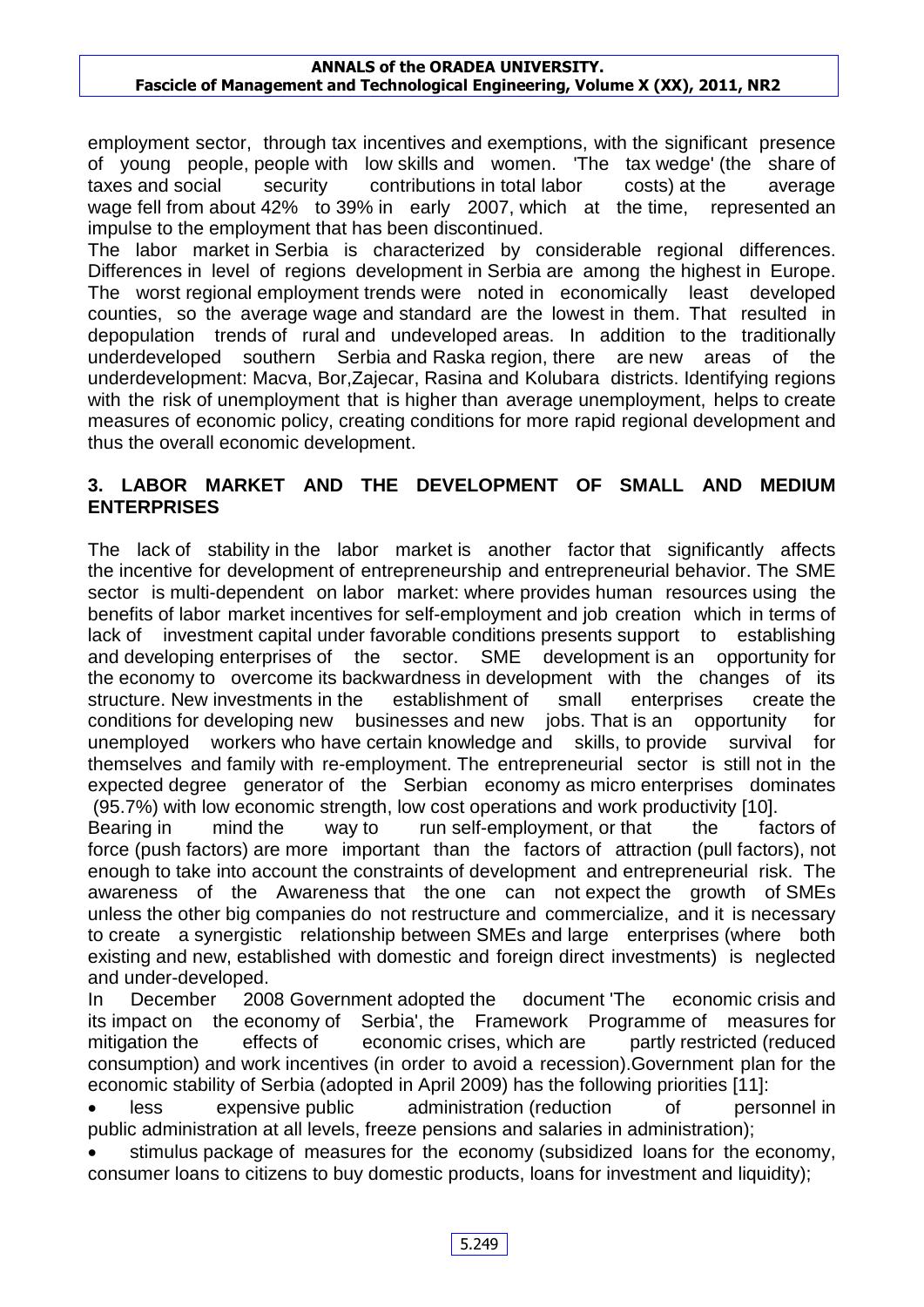social responsibility and protection of standards of the citizens(payment of pension and health insurance of employees, networking of service, financial assistance for the disadvantaged, to prevent further abuse in the privatization process);

 active measures of employment (employment support 10,000 young trainees, the public works program, soft loans for the small and medium companies);

capital investment in infrastructure.

Indicators of labor market and business development situation shows that the effects of measures are not sufficiently effective and should be strengthened by additional measures.

If inadequate institutional support of the development of this sector, add following factors, like: insufficient knowledge about entrepreneurship, lack of experience and skills of employed and unemployed, lack the necessary understanding of the market economy, lack of business ideas and vision, and lack of financial resources for the initiation and development work, than it can be concluded that self-investment programs, carry great risk to its success and responsibility for the fate of entrepreneurs.

### **4. OBJECTIVES OF LABOUR MARKET POLICIES IN THE FUNCTION OF ECONOMIC DEVELOPMENT IN SERBIA**

Recognizing the guidelines and recommendations of new European 2020 strategy for growth and development, and the real situation on the labor market of Serbia, the goals of employment policy of Serbia established, as well as the priorities which will be implemented in future. Objectives of employment policy are focused at:

**4.1. Increasing employment,** especially in the private sector, which means not only increase in number, but also the quality of jobs.

Development strategy of competitive and innovative small and medium companies for the period from 2008 to 2013 include implementation of reform legislation which will continue to deregulate and systematization in the future in order to create the most favorable conditions for the functioning and development of SMEs. Changes are required to strengthen the private sector and create new jobs through the creation and development of an integrated and unified structure of system support that includes information, counseling, education, financial and direct support for SME development. Not required overlap and lack of cohesion and coherence of activities of many institutions involved in SME development, requires a sharing of work and defining responsibilities and accountability of institutions to support SMEs.

Starting from the expected stagnation of employment in the public sector in upcoming period and the fact that at present share of agricultural employment in total employment is too large (24.4%), the new model of economic development requirements would have to insist on revitalization of industrial employment.

**4.2. Investment in human capital** - the relevant knowledge in accordance with the requirements of the labor market and the needs of employers and its application, is recognized as an essential developmental factor that Serbia, given other available factors and resources, must fully use. Harmonization with the education system EU is needed for the future of labor mobility, the recognition of diplomas and certificates obtained in our system of education during entering of Serbia into EU. Practical knowledge and acquired skills are very important for employment and integration into the world of labor. It is therefore necessary in the future to implement the establishment and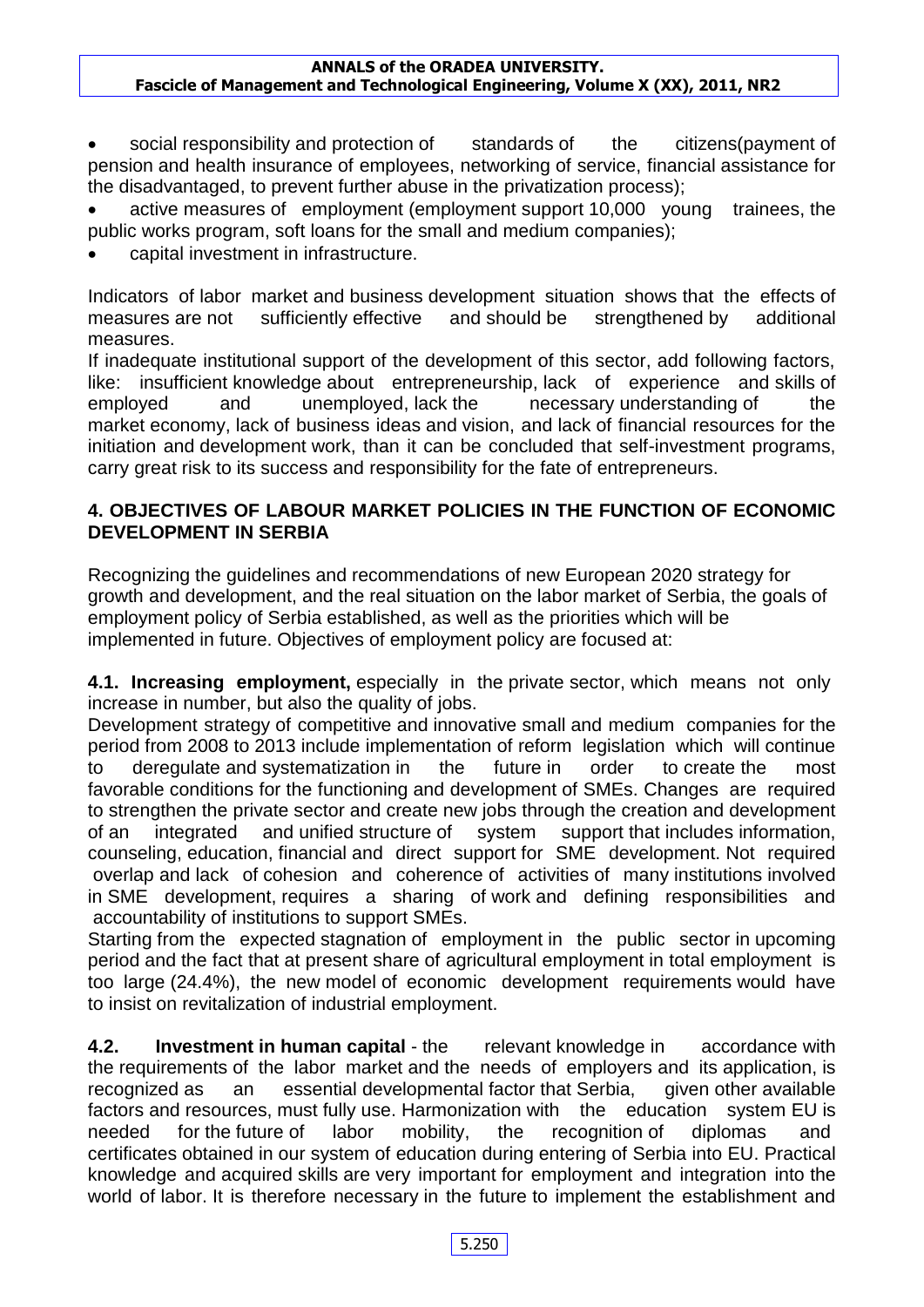development career guidance and counseling, development of non-formal education and functional basic education, standardization of training, accreditation of educational institutions, developing of national qualifications frameworks and the establishment of a new system of classification of professions. Establishing a system of career guidance and counseling in accordance with the adopted strategy of career guidance and counseling and the Action Plan for the period from 2009 to 2014 will open up the space to faster reforms in education and employment and the implementation of the initiated activities, which are expected to perform greater contribution to strengthening and the development of human resources in Serbia, and therefore social and economic development.

Development and support to talented and managers in order to strengthen the role of knowledge and increase innovation in the creation of adequate instruments and institutional framework, to ensure that the decades-old trend of emigration in Serbia, especially the 'brain drain "is transformed into a 'flow of knowledge. "

**4.3. Social Inclusion,** which is oriented towards improving the position of vulnerable groups in the labor market(people with disabilities, Roma ethnic group people, refugees / displaced persons and returnees in the agreement on readmission, victims of domestic violence, trafficking and users of material security, people older than 50years, etc.) and their employment.

Unemployment generate various forms of social exclusion and poverty, with the particularly difficult position of members of unemployed among vulnerable groups. Characteristics and sources of their vulnerability, as well as defining innermost vulnerable groups of unemployed, should serve as a framework and guidance for creating a specialized support program in accordance with their needs and abilities. Assuming that each person is employable, it is necessary to specify the type and intensity of support to overcome barriers to employment.

In this context it is necessary to strengthen and expand the range of active labor market programs, and within them to create employment programs for carefully defined target groups which need help with precisely determined type and amount of support to their employment, which would be consistent with local development plans and needs of the region with constant monitoring and evaluation of their effects. In order to increase the coverage and intensity of the average user intervention, it is necessary to increase expenditure on active labor market programs.

# **5. ACTIVE LABOUR MARKET POLICY IN SERBIA**

Evaluations show that active labor market measures can increase employment opportunities in the labor market, especially when demand is weak and investment activity is low. They are not a substitute for the jobs created by the private sector, but an additional tool for improving labor market outcomes and increment employment.

Previous experience in the implementation of active employment policy in Serbia points to the fact that the programs and measures of employment policy are realized in high unemployment rate and unstable economic growth, numerous, significant changes in the institutional, fiscal and legal framework of the labor market. In that kind of environment, the programs and active employment policy measures were, to a great extent, a political instrument for the implementation of employment policy.

| Table 5. Budget allocations to active and passive labor market measures in Serbia |       |       |       |          |       |
|-----------------------------------------------------------------------------------|-------|-------|-------|----------|-------|
| The budget for active and                                                         |       |       |       |          |       |
| passive labor market                                                              | 2006. | 2007. | 2008. | $-2009.$ | 2010. |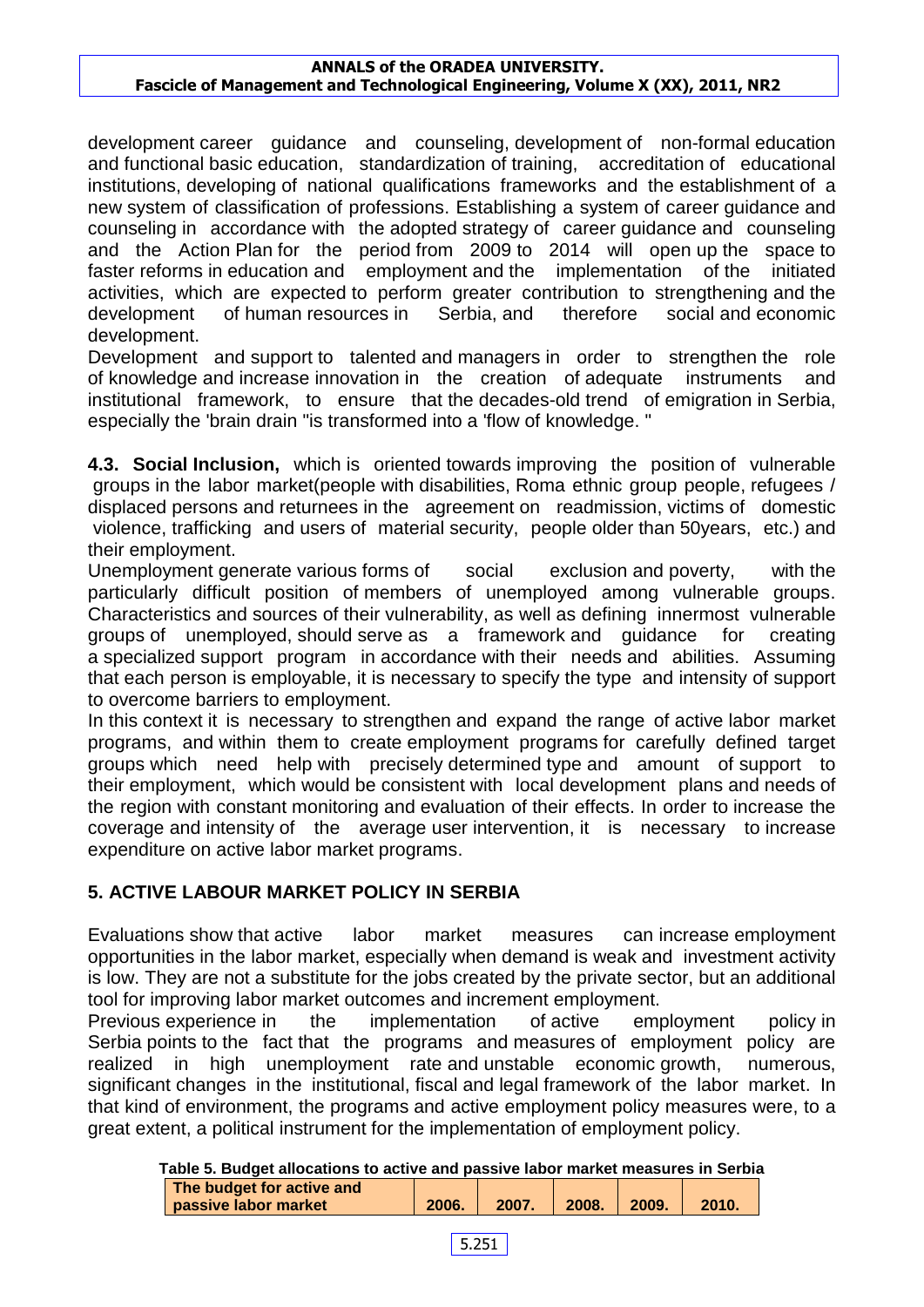| measures in the billions RSD |      |       |       |     |       |
|------------------------------|------|-------|-------|-----|-------|
| Active measures              | 1.5  | 2.384 | 3.014 | 3.5 | 3,7   |
| Passive measures             | 8.03 | 9.95  | 7.3   | 4.7 | 6.036 |

*Source: National Employment Service*

The most abundant active labor market measures in Serbia are presented in Table 6

| Table 6. Programs of active labor market policy and the coverage of the unemployed in Serbia 2004- |
|----------------------------------------------------------------------------------------------------|
| nn 10                                                                                              |

| ZUIU                                                                        |        |        |         |         |        |         |         |  |  |  |  |  |
|-----------------------------------------------------------------------------|--------|--------|---------|---------|--------|---------|---------|--|--|--|--|--|
|                                                                             | 2004   | 2005   | 2006    | 2007    | 2008   | 2009    | 2010    |  |  |  |  |  |
| <b>PROGRAMS</b>                                                             | god.   | god.   | god.    | god.    | god    | god.    | god.    |  |  |  |  |  |
| <b>ACTIVE JOB SEARCH</b>                                                    | 14,591 | 17,028 | 40.940  | 43.140  | 42,738 | 41.076  | 36.086  |  |  |  |  |  |
| <b>JOB FAIRS</b>                                                            | 13.324 | 27.851 | 33.857  | 47.388  | 63.027 | 52.301  | 53.825  |  |  |  |  |  |
| <b>ADDITIONAL EDUCATION</b>                                                 | 4,086  | 11.325 | 11.794  | 14.551  | 10.298 | 20.515  | 21.872  |  |  |  |  |  |
| <b>DEVELOPMENT</b><br>OF ENTREPRENEURSHIP AND<br><b>EMPLOYMENT PROGRAMS</b> | 18,585 | 27.312 | 30.018  | 82.391  | 58.563 | 62.029  | 44.771  |  |  |  |  |  |
| <b>PUBLIC WORK</b>                                                          |        |        | 1.514   | 3.688   | 10.184 | 10.160  | 5.604   |  |  |  |  |  |
| <b>SEVERANCE PAY TO GET A</b><br><b>JOB</b>                                 |        |        |         | 382     | 1.120  | 437     |         |  |  |  |  |  |
| <b>TOTAL</b>                                                                | 50.586 | 87.063 | 121.670 | 195.061 | 185930 | 186.518 | 162.158 |  |  |  |  |  |

*Source: NES, Annual Reports 2004-2010 year*

Assessment of the impact of active labor market measures in Serbia is not implemented in an adequate manner (initial attempts have been applied from 2006), therefore modification and enhancement do not complete in a timely manner.

In accordance with the strategic orientation, that Serbia's labor market looks in a regional perspective, decentralization of statistical data necessary for understanding the status and trends in regional labor markets has not made the required extent. This has prevented each region to identify employment programs according to their specificities (size, structure and trend of unemployment, the development potential and development plans) which would give the best effect in concrete terms.

Particularly aggravating is the fact that a consistent policy of support of the society is not sufficiently developed, and support of the social dialogue development, and partnership between government and non-government sector, which has to reduce unemployment and increase employment, is not recognized and coordinated.

### **6. CONCLUSION**

Analysis in this paper indicates that transitional changes heavily influenced the reduction in employment and increase in unemployment in economy of Serbia, as well as in neighboring economies .There is a correlation between changes at the labor market and economic development. Restrictions in the development of business affect state of labor market, while developing and improving of the labor market with the set of incentive measures, can stimulate economic development. In terms of major changes such as the transition restrictions in Serbia, isolated and non-compliant employment programs have a limited impact on encouraging job creation and economic development. There is a need to create a favorable business environment and conditions